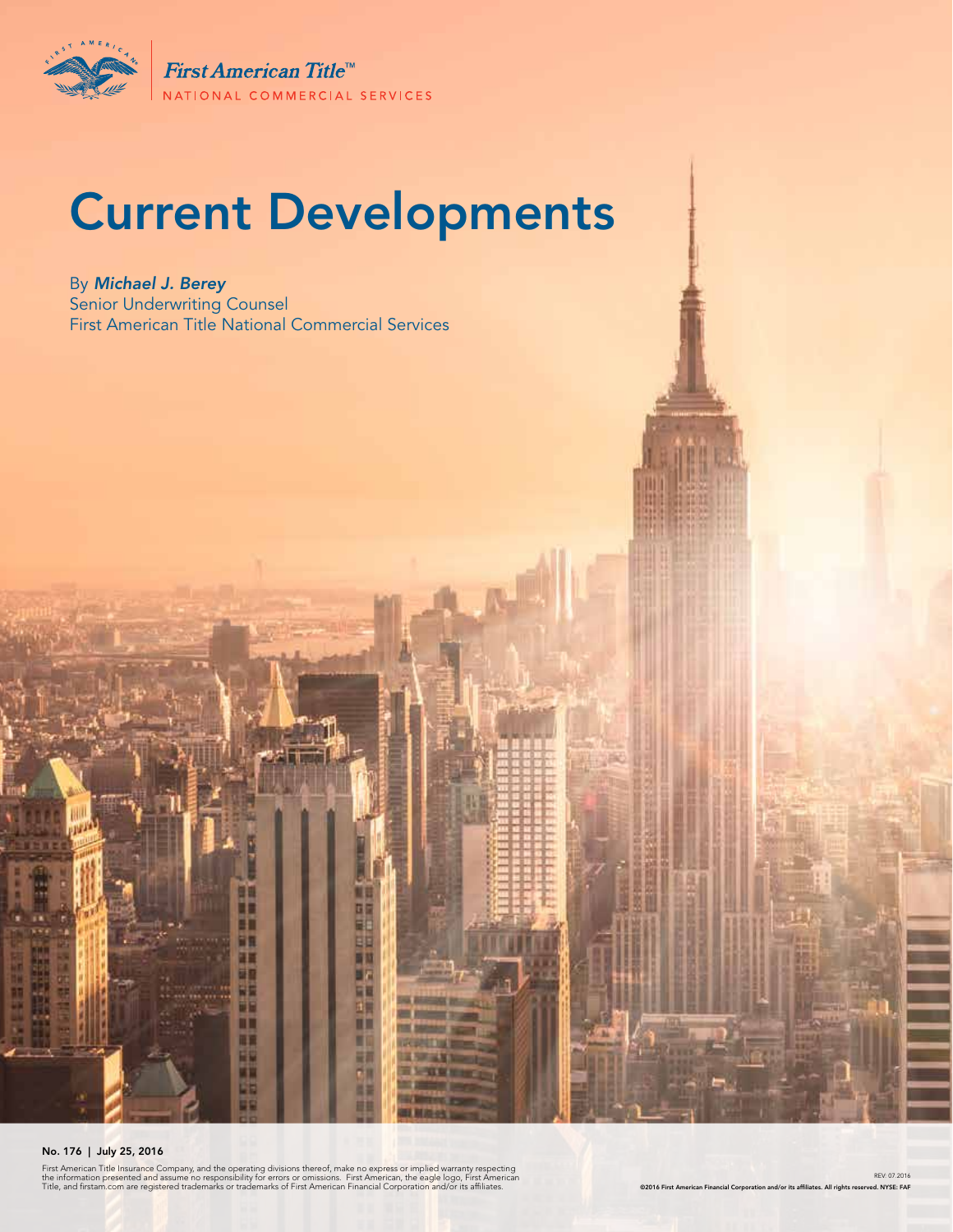#### Bankruptcy/Chapter 13

Under Subsection (a)(5)(C) of Bankruptcy Code Section 1325 ("Confirmation of plan"), a Chapter 13 plan shall be confirmed by the Court if, "with respect to each allowed secured claim provided for the plan…(C) the debtor surrenders the property securing such claim to such holder." Further, under Subsection (b)(9) of Bankruptcy Code Section 1322 ("Contents of plan"), "the plan may - provide for the vesting of property of the estate, on confirmation of the plan or at a later time, in the debtor or in any other entity."

The United States Bankruptcy Court for the Eastern District of New York confirmed a Chapter 13 plan providing that certain real property of the debtors, securing a mortgage made to HSBC Bank USA, N.A., would be surrendered to HSBC in satisfaction of its secured claim. Further, and over HSBC's objection, title to the property would vest in HSBC. The United States District Court, Eastern District of New York, reversed, vacated the confirmation order, and remanded the matter for further proceedings. The District Court held that "a secured creditor's rights under Section 1325(a)(5) are impermissibly compromised by a Chapter 13 plan that provides for non-consensual vesting under Section 1322(b)(9)." HSBC Bank USA, N.A. v. Zair, decided on April 12, 2016, is posted at 2016 WL 1448647.

#### Contracts of Sale/Anticipatory Breach

The Supreme Court, Kings County, dismissed a cause of action for specific performance and directed the cancellation of the notice of pendency. The Appellate Division, Second Department, reversed and directed the Kings County Clerk to reinstate the notice of pendency. According to the Appellate Division, "[w]here, as here, the plaintiffs allege that the defendants committed an anticipatory breach of the contract, the plaintiffs were not required to allege that they tendered performance prior to commencing an action for specific performance of the contract." Malekan v. 701-709 Chester St, LLC, 2016 NY Slip Op 03857, decided May 18, 2016, is posted at http://www.nycourts.gov/reporter/3dseries/2016/2016\_03857.htm.

#### Contracts of Sale/Statute of Frauds

It was alleged by the Plaintiff-purchaser that emails between the attorneys for the seller and the purchaser had agreed upon material terms of a contract and therefore satisfied the requirements of the statute of frauds. General Obligations Law Section 5-703(2) requires that "[a] contract…for the sale, of any real property, or an interest therein, is void unless the contract or some note or memorandum thereof, expressing the consideration, is in writing, subscribed by the party to be charged, or by his lawful agent thereunto authorized in writing."

In an Action brought by the purchaser for breach of contract, the Supreme Court, Queens County, granted the seller's motion to dismiss the complaint and cancel the notice of pendency. The Appellate Division, Second Department affirmed. Not only did the emails establish that the parties were not to be bound until a contract of sale was executed, "there was no allegation in the complaint, and there was no evidence, that the defendant's attorney had been authorized in writing to bind the defendant to the contract of sale." 42nd Avenue Commons, LLC v. Barracuda, LLC, 2016 NY Slip Op 04906, decided June 22, 2016, is posted at http://www.nycourts.gov/ reporter/3dseries/2016/2016\_04906.htm.

#### **Easements**

Property in Brooklyn (the "School Property"), used as a school by the City University of New York, is owned by The Dormitory Authority of the State of New York. The adjoining property (the "Development Property"), owned by the Roman Catholic Church of Saint Ignatius, is leased to a developer which is building a new building. The parcels share a common property line and were in common ownership until 1927. There are windows in and a cornice on the west wall of the School Building that extend onto the Development Property. A door in the west wall of the School Building opens onto the Development Property. There are no express easements over the Development Parcel benefitting the School Property.

The Dormitory Authority and CUNY commenced an Action pursuant to Real Property Actions and Proceedings

e reprinted without written permission obtained in advance from First American Title.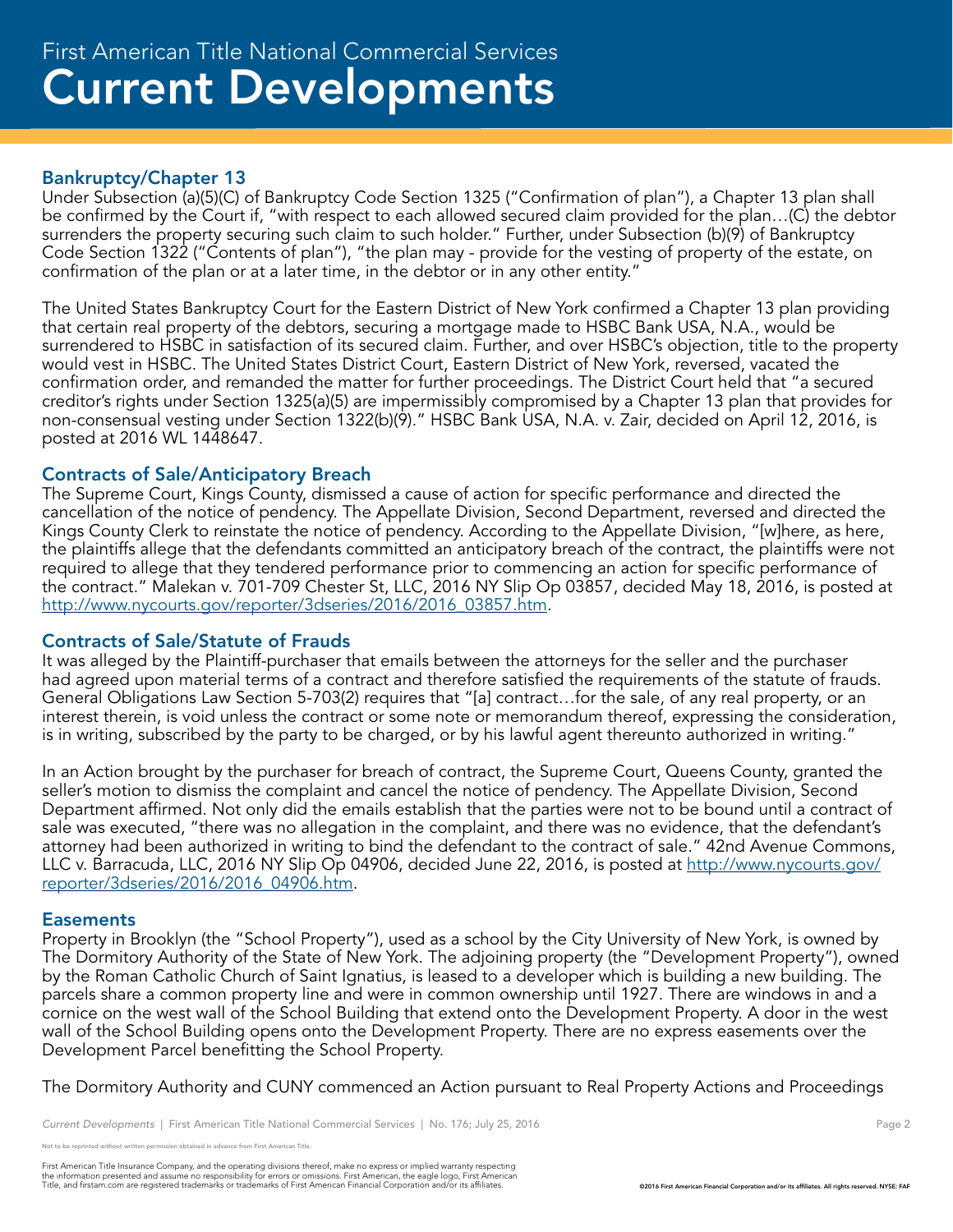## Current Developments First American Title National Commercial Services

Law Article 15 ("Actions to compel the determination of a claim to real property"), seeking a declaratory judgment holding that the School Property is benefitted by easements by implication over so much of the Development Property as necessary to permit the continuance of the cornice, the continued use of the egress door, and an easement by implication as necessary to enable the School Property to continue to enjoy light and air through the windows in the building on the School Property. The Plaintiffs also sought to enjoin the Defendants from blocking the access door.

The Supreme Court, Kings County, denied the Plaintiffs' motion for a preliminary injunction and granted the Defendants' cross-motion to dismiss the causes of action seeking an easement by implication for the cornice and school windows. To establish an easement by implication based on a pre-existing use, the claimed easement must have existed when the parcels were in common ownership and have been "so long continued and obvious or manifest as to show that it was meant to be permanent", and the use must be necessary for the beneficial enjoyment of the land claiming the easement. However, according to the Court, the Plaintiffs had submitted "no dispositive evidence that the implied easements over defendants' property existed prior to the separation of the lots on June 30, 1927, and had so long continued before that period and been so obvious to be permanent, or that the use of said easements is necessary for the beneficial use of plaintiffs' property." Further, "easements for light, air and view cannot be acquired by implication, but must be expressly granted." The Court did not, however, dismiss the cause of action seeking an easement by implication for the door on the westerly wall of the School Building and the right of way. Dormitory Authority of the State of New York v. Roman Catholic Church of St. Ignatius, 2016 NY Slip Op 31116, decided January 5, 2016, was posted June 21, 2016 at <u>http://www.courts.</u> state.ny.us/reporter/pdfs/2016/2016\_31116.pdf.

#### Equitable Mortgages/Deeds-in-Lieu of Foreclosure

In 2006, the Plaintiffs defaulted on the consolidated mortgage; additional time to repay the loan was afforded. In February 2009, the time to pay the debt secured by the consolidated mortgage was further extended, an additional loan was made, and the Plaintiffs executed a deed to be held in escrow and released on a default in payment. The Plaintiffs defaulted; the deed was released from escrow and recorded on December 23, 2009. The Plaintiffs commenced an Action alleging that the recording of the deed without foreclosing under RPL Article 13 violated Real Property Law Section 320 ("Certain deeds deemed mortgages"). Under Section 320, "[a] deed conveying real property, which, by any other written instrument, appears to be intended only as a security in the nature of a mortgage, although an absolute conveyance in terms, must be considered a mortgage…"

The Supreme Court, New York County, denied the Plaintiffs' motion for summary judgment on their cause of action to vacate the deed. The Appellate Division, First Department, modified the lower court's ruling and vacated the deed; the deed was given as security for an extension of the consolidated mortgage loan and for the additional loan. The Plaintiffs "are and have been the sole owners of the subject property since December 23, 2009." Patmos Fifth Real Estate, Inc. v. Mazl Building, LLC, 2016 NY Slip Op 04804, decided June 16, 2016, is posted at http://www.nycourts.gov/reporter/3dseries/2016/2016\_04804.htm.

#### Estate Taxes

For application of New York's Estate Tax, the value of a condominium unit and of a cooperative unit owned by a decedent is not reduced by life estates granted in the decedent's Will. Matter of Cleary, 2016 NY Slip Op 04410, decided June 8, 2016, is posted at 2016 WL 3177130.

#### Mansion Tax

The Office of Counsel of New York State's Department of Taxation and Finance issued an Advisory Opinion on the application of the Additional Tax (Tax Law Section 1402-a), a tax payable by the grantee on the transfer of real property for consideration of \$1,000,000 or more, also known as the Mansion Tax, to the conveyance between the same parties by separate deeds pursuant to two separate contracts of sale of two parcels of land directly across the road from each other. Parcel A, improved by a single-family residence, was sold for \$2,000,000; Parcel B, vacant land except for a two-car garage located near the road, was sold for \$450,000. The Advisory Opinion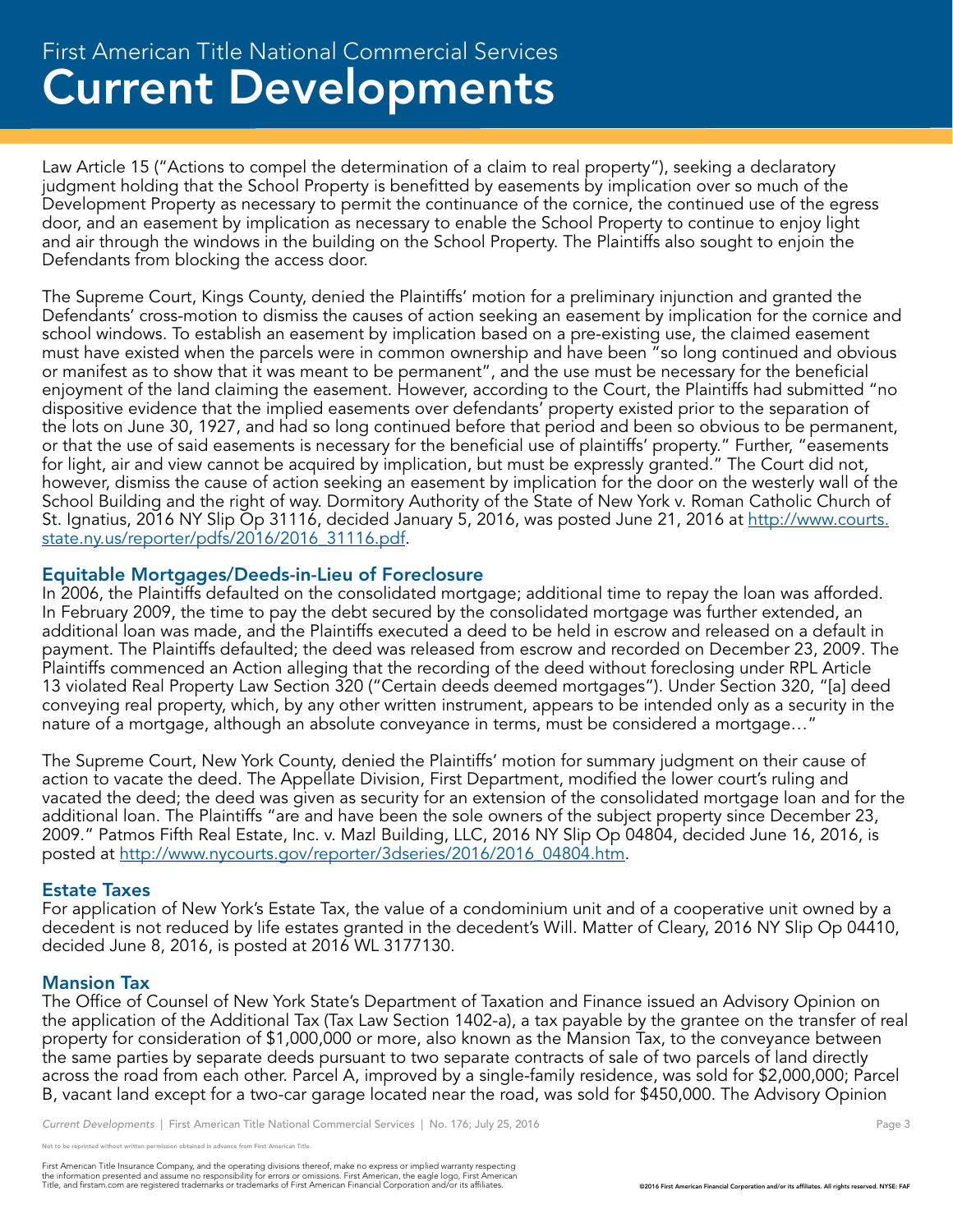concluded that the consideration for both transfers was to be aggregated for application of the Mansion Tax. According to the Department,

"…this Petitioner's purchase of the two properties was in substance the transfer of a single property. The tax map for the town of Shelter Island shows that Parcel A and Parcel B are located directly across a 2-lane road from each other and, therefore, they are contiguous or adjacent. The properties also were used in conjunction with each other or for a common or related purpose. Real estate listings of the Parcel A represent that the property has a detached two-car garage. Aerial views of the house do not show a garage on Parcel A, but they do show a two-car garage near the road on Parcel B. Although the properties were conveyed by separate deeds, the Residential Contract of Sale for Parcel A contained a cross-default clause…Thus, we conclude that the parcels, which were contiguous or adjacent and used for a common purpose, were in substance a transfer of an interest in a single property. Accordingly, the consideration for Petitioner's purchase of Parcel B must be aggregated with the consideration for his purchase of Parcel A to determine the amount of consideration subject to the additional tax."

TSB-A-16(1)M (Petition No. M141215A), dated April 25, 2016, is posted at https://www.tax.ny.gov/pdf/advisory\_ opinions/misc/a16\_1m.pdf.

#### Mortgage Foreclosures

The Appellate Division, Second Department, issued two separate rulings dated May 18, 2016 in South Point, Inc. v. Rana. In one ruling, the Appellate Division affirmed the Order of the Supreme Court, Queens County, granting the Plaintiff's motion to amend the judgment of foreclosure and sale nunc pro tunc to direct that notice of the sale be published in Newsday and validate the foreclosure sale. Although the notice of sale was published in Newsday instead of in the Daily News as directed in the judgment of foreclosure and sale, "[t]here was no showing that the defect in notice prejudiced a substantial right of the defendant."

In the other decision, the Appellate Division affirmed the Supreme Court's granting of the Plaintiff's motion for summary judgment and denied the defendant's cross-motion for leave to serve an amended answer to raise the defense of standing. The Defendant had not raised the Plaintiff's standing in his answer or in a pre-answer motion to dismiss for lack of standing. Further, the Plaintiff's motion for summary judgment was granted in 2009 and the issue of standing was raised five years later. "…]T]he defendant's delay in seeking to raise the defense that he had waived by failing to raise it in his answer would have resulted in unfair surprise to the plaintiff…[citation omitted]" The decision on standing is reported at 30 N.Y.S.3d 710. The ruling on publication of the notice of sale, 2016 NY Slip Op 03871, is posted at http://www.nycourts.gov/reporter/3dseries/2016/2016\_03871.htm.

#### Mortgage Foreclosures/Town of Hempstead

A Local Law enacted by the Town Board of the Town of Hempstead adds Section 128-61-1 ("Foreclosures; Undertaking") to the Town's Code requiring a lender foreclosing a mortgage on vacant, residential property to provide the Town, within forty-five calendar days from the date on which the foreclosure is commenced, an undertaking of \$25,000 to enable the Commissioner of Sanitation to eliminate violations of Code Section 128-61 ("Accumulation of garbage, litter, refuse or rubble; height of lawns, weeds or brush") at the property. Funds utilized for such purposes are to be replenished on notice from the Town. An undertaking may be in the form of cash, a cash bond, or a letter of credit. Unused funds are to be returned once the foreclosure is finally discontinued. Fines may be imposed by the Town for the failure to comply with the requirements of Section 128- 61-1. The Local Law is effective when it is filed with New York's Department of State. See Bergman, "Legislative Assaults on Mortgage Holders", New York Law Journal, June 29, 2016.

#### Mortgage Foreclosures/Bidding

The Plaintiff moved to set aside the foreclosure sale, alleging that because of a mistake in the bidding instructions for the foreclosure sale the successful bid was inadequate and the sale was, therefore, commercially unreasonable. The Supreme Court, Suffolk County, denied the motion, finding that the Plaintiff's mistake was

reprinted without written permission obtained in advance from First American Title.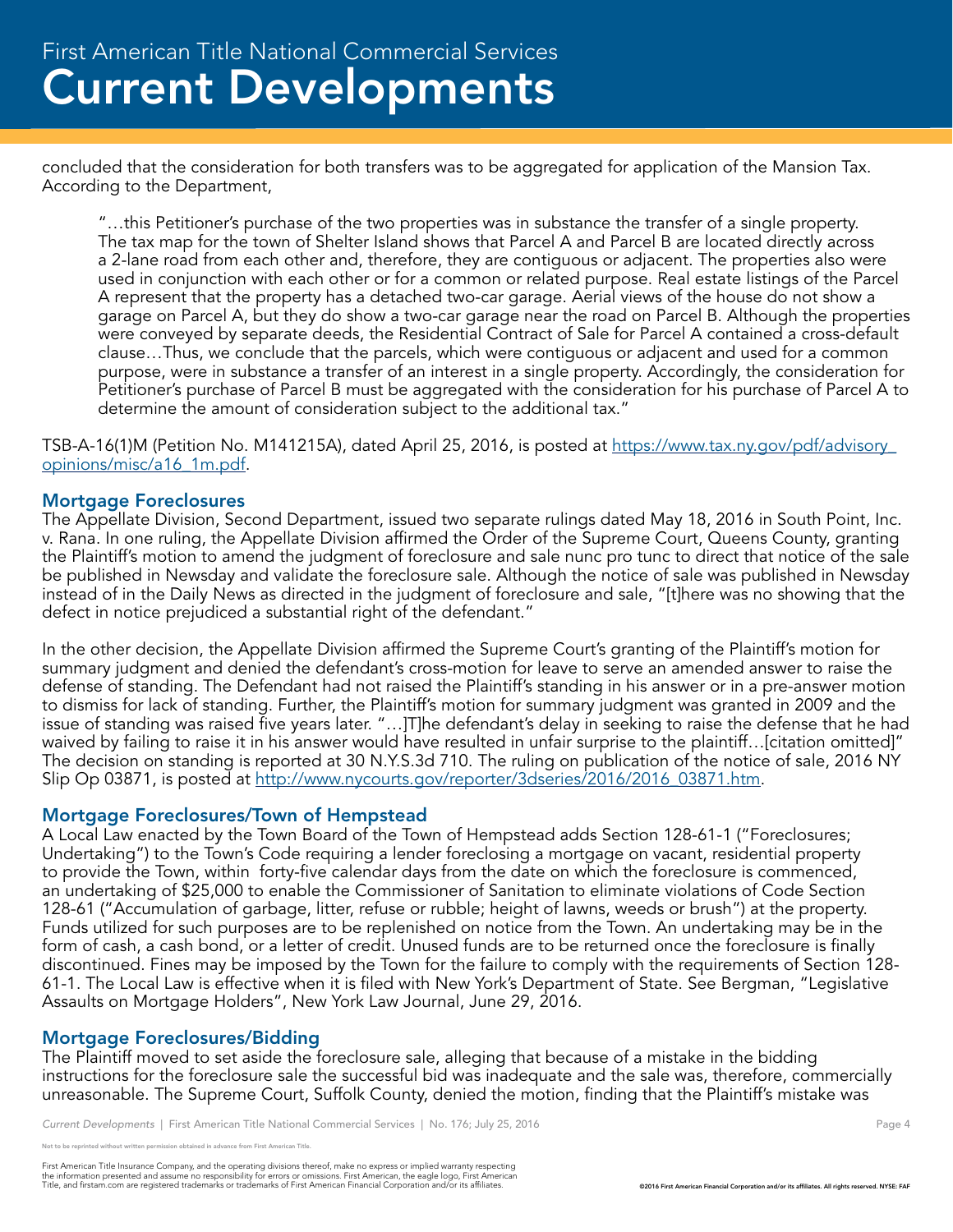unilateral and the sales price was not so inadequate as to shock the conscience of the court. The Appellate Division, Second Department, affirmed the ruling of the lower court. According to the Appellate Division, "the plaintiff did not establish any fraud, collusion, mistake, or misconduct in connection with the foreclosure sale that warranted setting it aside. Indeed, the unilateral mistake of the plaintiff's counsel does not provide a sufficient basis for setting aside the foreclosure sale." Further, assuming, as alleged by the Plaintiff, that the fair market value of the property was \$399,999, the winning bid of \$208,133.69 "was not so inadequate as to shock the court's conscience, and thus, did not warrant setting aside the sale." U.S. Bank. N.A. v. Testa, 2016 NY Slip Op 04404, decided June 8, 2016, is posted at http://www.courts.state.ny.us/reporter/3dseries/2016/2016\_04404. htm.

#### Mortgage Foreclosures/Tax Lots

The notice of pendency, the judgment of foreclosure and sale and other documents relating to a mortgage foreclosure described the property as tax lot 121 when it should have been identified as tax lots 121 and 123. The Plaintiff's motion to amend the documents, nunc pro tunc, to correct the legal description of the proposed property was denied by the Supreme Court, Nassau County. The Appellate Division, Second Department, reversed. Under Civil Practice Law and Rules Section 2001 ("Mistakes, omissions, defects and irregularities"), "[a] t any stage of an action…the court may permit a mistake…to be corrected…if a substantial right of a party is not prejudiced…" In this case, according to the Appellate Division, "given the respondents' actual knowledge of the notice of pendency and the foreclosure proceeding, they cannot claim that they would be prejudiced by disregarding the omission of lot 123 from the description of the property on the documents." Beltway Capital, LLC v. Gutierrez, 2016 NY Slip Op 04898, decided June 22, 2016, is posted at http://www.nycourts.gov/ reporter/3dseries/2016/2016\_04898.htm.

#### Mortgage Foreclosure/Standing

A deed to property subject to foreclosure was executed after the notice of pendency was filed. After the deed was recorded, the property was sold pursuant to a judgment of foreclosure and sale. The grantee's motion for leave to intervene and to have all proceedings, including the sale of the property, vacated was denied by the Supreme Court, Suffolk County. The Court also noted that the movant lacked standing to assert a claim that the bid price paid for the property was unconscionably low since the movant was not subject to a deficiency judgment; it was not an obligor under the note secured by the mortgage and it was not served with process in the foreclosure. Bank of America v. Riccardi, 2016 NY Slip Op 50817, decided May 24, 2016, is reported at 51 Misc.3d 1225.

#### Mortgages/Abandoned Residential Property

On June 23, 2016, Governor Cuomo signed into law Chapter 73 of the Laws of 2016. Part Q of Chapter 73 has been referred to as the "Zombie Property Remediation Act of 2016". Part 73 includes new Real Property Actions and Proceedings Law ("RPAPL") Section 1308 ("Inspecting, Securing and Maintaining Vacant and Abandoned Residential Real Property"), requiring a servicer authorized to accept payments on a first lien mortgage loan on a one-to-four family residential property to secure and maintain the property when the loan is delinquent and the servicer has a reasonable basis to believe that the property is "vacant and abandoned". A civil penalty of up to \$500 per day, for each day a violation of a requirement of Section 1308 by a mortgagee or its agent persists, may be issued by a hearing officer or a court of competent jurisdiction. The State's Department of Financial Services is authorized to adopt rules and regulations for the effective implementation, administration, operations and enforcement of Section 1308. In certain instances, the requirements may not apply to a state or federally chartered bank, a savings bank, a savings and loan association or a credit union.

The new law also adds RPAPL Section 1309 ("Expedited application for judgment of foreclosure and sale for vacant and abandoned property") and RPAPL Section 1310 ("Vacant and abandoned property; statewide vacant and abandoned property electronic registry') and amends Civil Practice Law and Rules Rule 3408 ("Mandatory settlement conference in residential foreclosure actions"), RPAPL Section 1303 ("Foreclosures; required notices"), RPAPL Section 1304 ("Required prior notices"), RPAPL Section 1351 ("Judgment of sale") and RPAPL Section

reprinted without written permission obtained in advance from First American Title.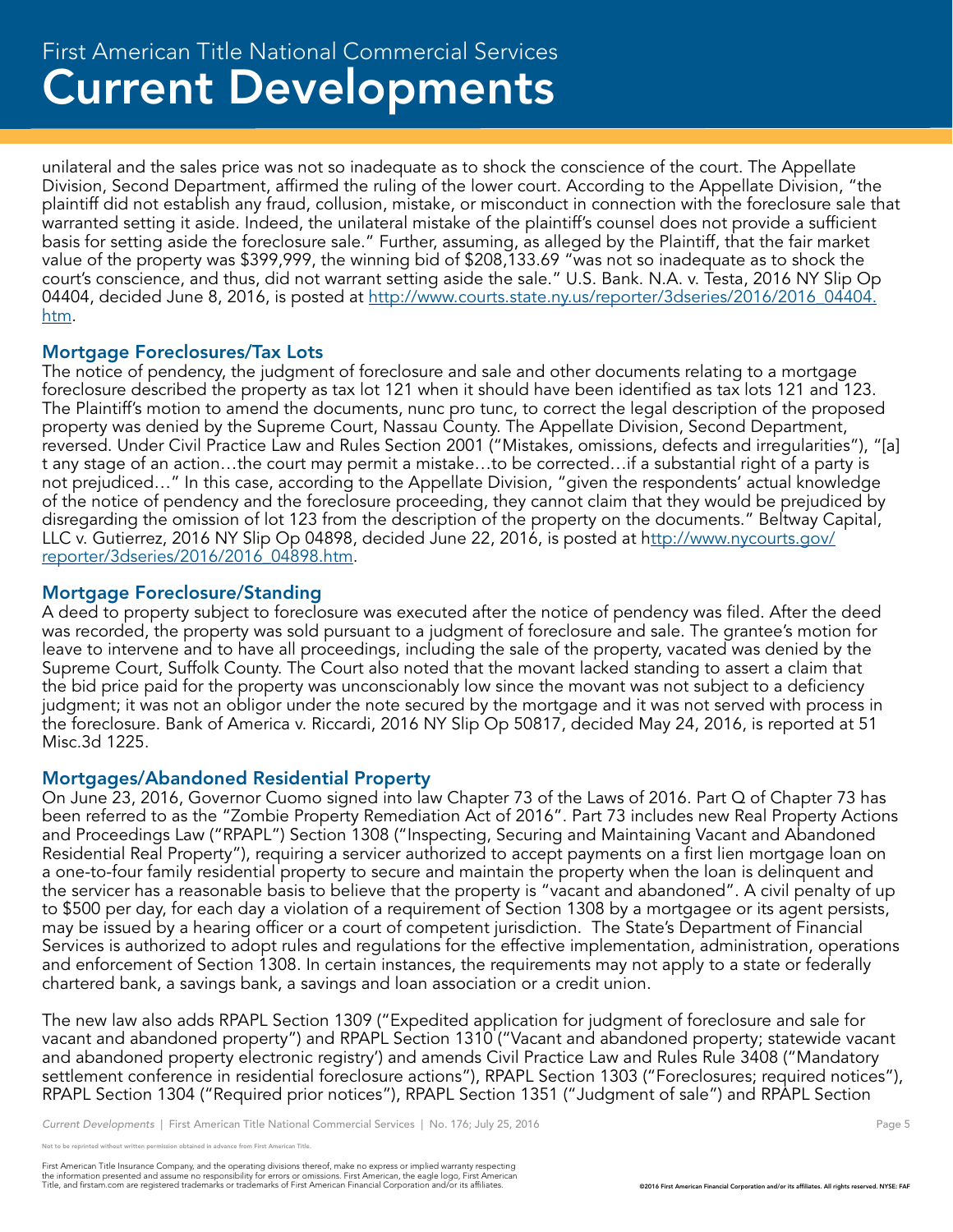1353 ("Conveyance"). The Chief Administrative Judge of New York's courts is required to adopt rules for the implementation of the RPAPL Section 1309. The State's Department of Financial Services is authorized and empowered to adopt rules and regulations "necessary for the effective administration and operation" of the Registry under RPAPL Section 1310.

Under amended RPAPL Section 1351, a judgment of foreclosure and sale shall direct that mortgaged premises being foreclosed be sold by the sheriff or the referee within ninety days of the date of the judgment. When the property is sold to the foreclosing Plaintiff or its affiliate, amended RPAPL Section 1353 requires that the property be placed on the market for sale or other occupancy "(A) within one hundred eighty days of the execution of the deed of sale, or (B) within ninety days of completion of construction, renovation or rehabilitation of the property, provided that such construction, renovation, or rehabilitation proceeded diligently to completion, provided, however, that a court of competent jurisdiction may grant an extension for good cause."

Part Q of Chapter 73 is effective on December 20, 2016, 180 days after the date on which it became a law. Chapter 73 can be located at https://www.nysenate.gov/legislation/bills/2015/S8159.

#### Recording/Fraudulent Deeds

In June of 2014, Plaintiff Jennifer Merin was issued letters of administration for the Estate of the record owner of a home in Queens County. She executed a deed to herself as the sole heir of the Estate. However, in March 2014 a fraudulent deed to the property from an Edith Moore to Darrell Beatty was recorded by the New York City Register. After obtaining Orders declaring the deed to Beatty null and void and evicting him from the premises, the Plaintiff commenced an Action against The City of New York, its Department of Finance, the Office of the City Register, and the City Register asserting that the deed to Beatty was negligently recorded and that procedures should have been implemented to ensure the authenticity of deeds being recorded to protect her property rights and to ensure that she was not deprived of her Constitutional right not to be deprived of property without due process. The Supreme Court, New York County, granted the City's motion to dismiss the complaint for the failure to state a cause of action. According to the Court,

"The recording of a deed is a purely ministerial function, and the recording clerk must accept a deed for filing that meets the minimal requirements of the recoding statute, which requirements are only that the deed be acknowledged and that the recording fees be paid [citations omitted]. The recording clerk has no authority to look beyond the instrument that is being presented for recording. Thus, as a matter of law, the City Register…owed no duty to plaintiff, and indeed had no authority, to investigate the authenticity of the underlying transaction reflected in the instrument being recorded and thus whether or not the deed was fraudulent as a condition to accepting the instrument for recording."

Merin v. City of New York, 2016 NY Slip Op 31161, decided May 9, 2016, is posted at http://www.nycourts.gov/ reporter/pdfs/2016/2016\_31161.pdf.

#### **Streets**

Under Village Law Section 6=626 ("Streets by prescription"), "[a]ll lands within the village which have been used by the public as a street for ten years or more continuously shall be a street with the same force and effect as if it had been duly laid out and recorded as such". In a proceeding brought under Civil Practice Law and Rules Article 78 ("Proceeding against body or officer") to review a determination of the Village of Goshen Zoning Board of Appeals affirming the issuance of a building permit, the Supreme Court, Orange County, denied the petition and dismissed the proceeding. The Appellate Division, Second Department, affirmed and, in doing so, indicated that the Zoning Board of Appeals was authorized to determine that a street is a public street under Village Law Section 6-626. Matter of Sherwin v. Village of Goshen Zoning Board of Appeals, 2016 NY Slip Op 03890, decided May 18, 2016, is posted at http://www.courts.state.ny.us/reporter/3dseries/2016/2016\_03890.htm.

*Current Developments* | First American Title National Commercial Services | No. 176; July 25, 2016 Page 6 Page 6

e reprinted without written permission obtained in advance from First American Title.